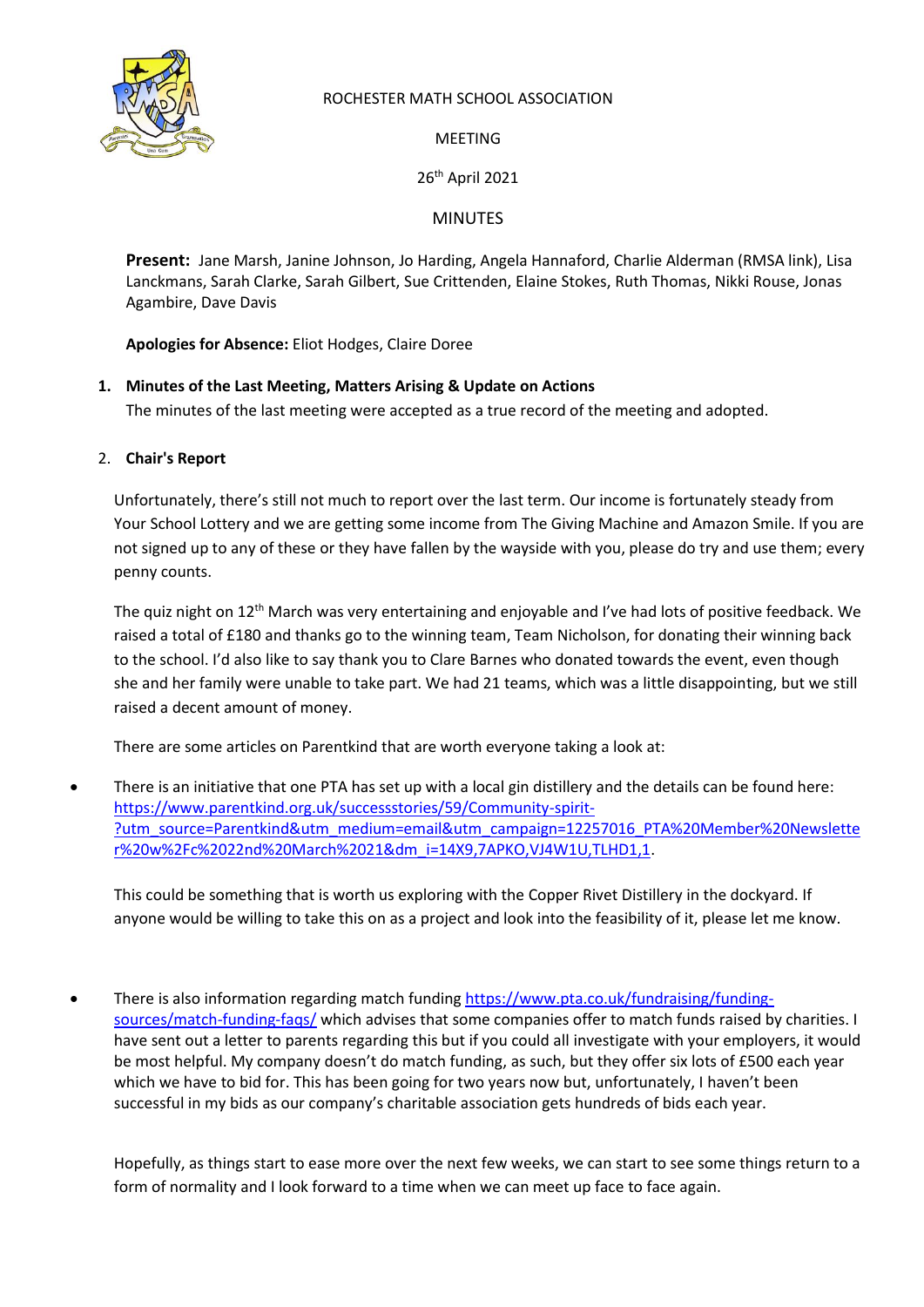Jane Marsh

Chair

February 2021

### 3. **Treasurer's Report**

Treasurer report had been circulated prior to meeting. Available funds as of 25<sup>th</sup> April 2021 of £11,993.61. Specific points highlighted were:

➢ **Parent Evening revenue:** Due to parent evenings being virtual events we may want to think about what we do to replace the revenue from these. Takings from the previous 2 years were as follows.

18/18 £414

19/20 £505

- ➢ **Your School Lottery**. As of the **25th of April 2021**, there are **149** supporters who purchased **234** tickets for that week. Whilst the numbers have picked up slightly there are still just over 80 subscribers not currently purchasing tickets. **The Lottery information is posted on the RMSA Facebook page, please could you share so the message gets to as many people as possible, remember you do not have to be a parent of a pupil to participate**.
- ➢ **Second-hand Uniform:** A big thank you to Sue who has continued to sell secondhand uniform & this is still generating income for the RMSA during Covid.
- ➢ **Giving Machine: The Giving Machine information is posted on the RMSA Facebook page please could you share so the message gets to as many people as possible, remember you do not have to be a parent of a pupil to participate**.
- ➢ **Amazon Smile: Amazon Smile information is posted on the RMSA Facebook page please could you share so the message gets to as many people as possible, remember you do not have to be a parent of a pupil to participate**.
- Stock: Out of date stock has been disposed of.
- ➢ **Requests for Funding**: All requests for funding need to be submitted on a Funding Request form. This is necessary as we need to have an audit trail available to show an accountant at the end of our financial year. Our income is likely to exceed £10,000 this year and there are more stringent requirements in respect of our Charity Commission submission.

### 4. **Request for Funds**

 $\triangleright$  English – 10 copies of creative writing resource pack at a cost of £5.50 each (total £55) (H.Fox) previously approved but amended costs on renewal £10 - approved

### 5. **Forthcoming events**

Nothing to discuss at the moment (see Founder's Day below)

### 6. **Recent Events Feedback**

Not much has taken place. Discussed quiz night, good feedback – waiting on invoice from Quiz master.

### 7. **Founder's Day**

Day off in lieu has been cancelled, the cathedral service has been cancelled. Founder's Day as we know it will not be going ahead. Afternoon will probably be voluntary so might not have that many people turning up and therefore it will not probably be viable for the amount of time and effort that the RMSA put in. Jane, Janine, Jo and Angela will try to get a meeting with EH to discuss if possible to do something else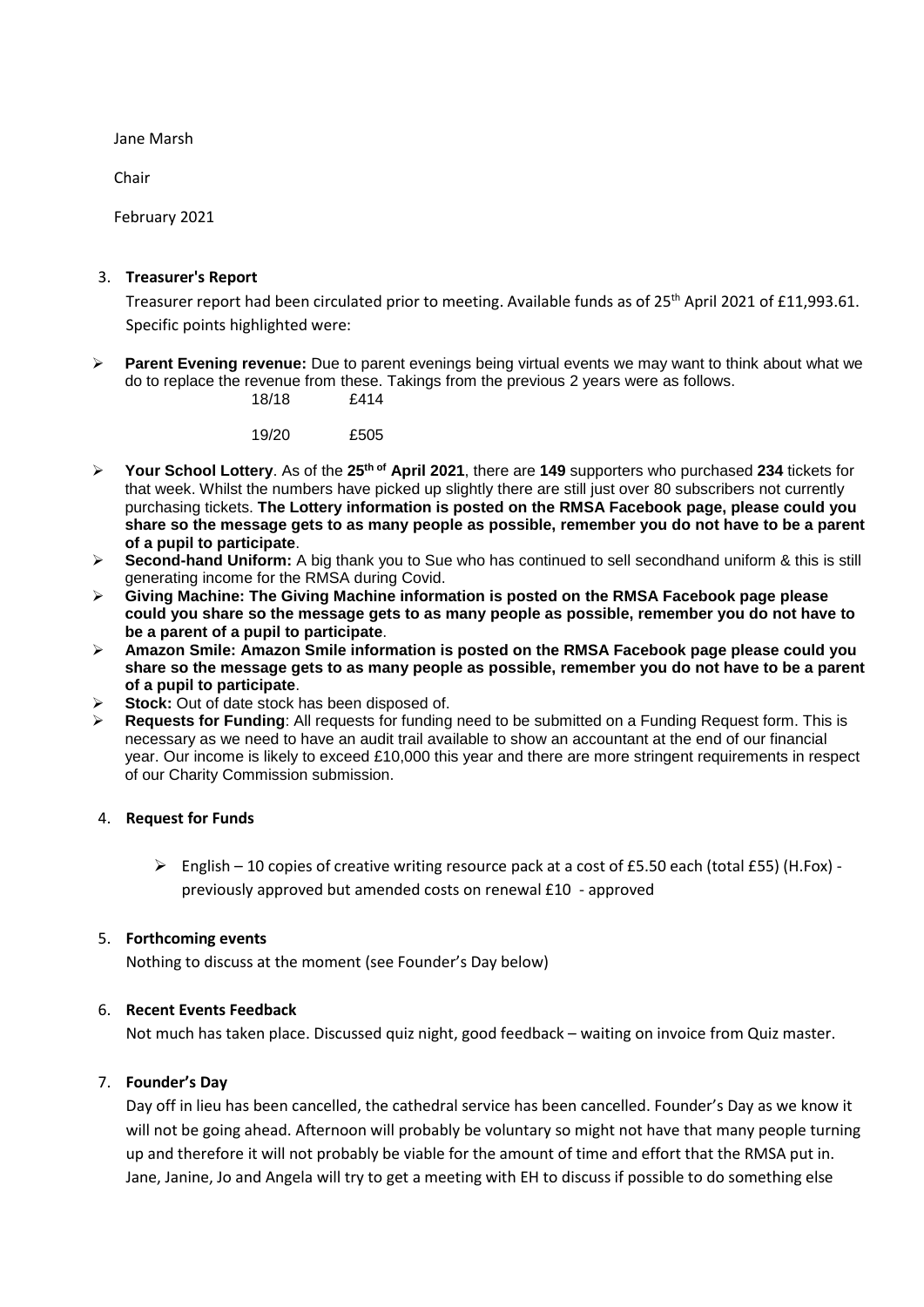before end of the school year – summer fayre, boot fair or something. Need to discuss first before confirming anything.

### 8. **Lost Property Update**

Sue still running it from the boot of her car. Picked up a load of donations today and there are some more to come in. Inundated with enquiries over the last 2 weeks for kit. So far, no stressed emails from parents this time but will let Jane know if any difficult enquiries come in.

Leaves in car for 72hrs, only goes in to school after hours if allowed – sticking to covid guidelines.

### 9. **Update from Sixth Form**

No update at this time.

## 10. **Update from Charlie Alderman**

Faye wanted to pass on thanks for the drum kit and is very excited to put it to use. Kieran Kitsell is in charge of the Old Williamsonian and wanted to know if there was anything that he could add.

## 11. **Any Other Business**

Jane highlighted the idea of the PTA working with the Local Distillery with regards to producing our own gin as someone had discussed it on the Parentkind page. Looking for anyone who might be interested in taking that on.

Jane has also asked for more information on the Parentkind Big Raffle – everything is run by them, all we would have to do is encourage parents/people to buy the tickets. Waiting to hear back with more information.

PTA.co.uk – Jo mentioned that we can register to enter the draw to win some stop watches for the school, as well as some other bits but the stop watches would be useful. Basically the more people who register, the better chance we have to win and the option to enter the Giveaways is on pta.co.uk webpage, the button right at the top of the home page ("Giveaways").

# *\*Date of the next RMSA meeting ~ Monday 14th June 2021 @ 7pm online\**

| Actions |  |
|---------|--|
|         |  |

| Ref.  | Date                          | Agenda Item    | Activity                                                                                | Owner   |
|-------|-------------------------------|----------------|-----------------------------------------------------------------------------------------|---------|
| T5.12 | On-going                      | Lost Property  | Dave to build racking and engage Site Team as appropriate.                              | Dave    |
|       |                               |                | Difficulty in sourcing materials but will be sorted once this has                       |         |
|       |                               |                | been ordered.                                                                           |         |
| T6.6  | 7 <sup>th</sup> December 2020 | Giving         | 6th form reps to take up with Mr Bailey about arranging                                 | Michael |
|       |                               | Machine/Amazon | posters to advertise in the 6 <sup>th</sup> form area.                                  |         |
|       |                               | Smile          | CA to promote with staff                                                                | Charlie |
|       |                               |                | EH – sent out the information to teachers to show what had                              |         |
|       |                               |                | been funded.                                                                            | Eliot   |
|       |                               |                | Also Jo arranged for a pie chart to be sent to form rooms to<br>show to the pupils too. |         |
|       |                               |                |                                                                                         |         |